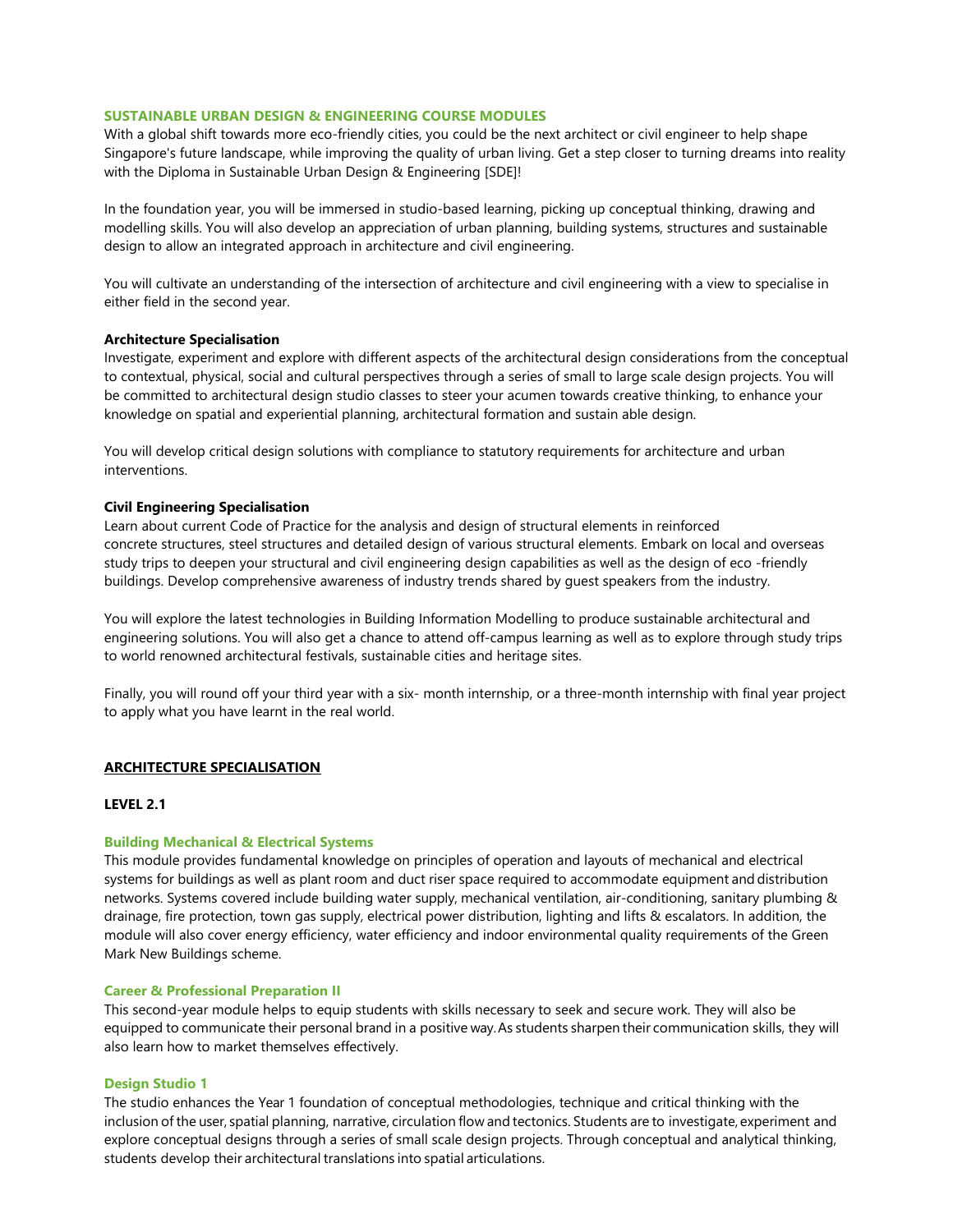#### **Digital Architecture Modelling**

Students will be introduced to advanced skills in 3D modelling, visualization, analysis, documentation and fabrication for Architecture. Using industry standard software for parametric design modelling, students learn to harness the techniques of 3D modelling. Through creative design process, the students will generate computation design seamlessly to integrate these outputs into compelling presentations and to interface the digital fabrication to their design project.

# **History & Theory of Western Architecture**

This module provides an introduction to a general overview of the developments in Western architecture, both historically and theoretically. It covers major movements, ideas, principles and traditions in architecture, and their influence on the global production of architecture. Exploring key works, architects and texts ranging from the classical era through the twenty-first century, students will appreciate the development of architectural ideas andbuilt works, and their relationship with the prevailing society and culture. Intellectual discourse and critique of architectural design are expected as learning outcomes.

# **LEVEL 2.2**

### **Architectural Materials & Technology 1**

This module expands on students' understanding of basic construction and building technologies, and introduces basic building materials, timber and reinforced-concrete structural systems as well as creative-driven detailing applicable to small and medium scale projects. Students are required to apply their understanding of construction methodologies and architectural detailing into their design projects.

#### **Architectural Visualisation & Presentation**

As a follow-on module from Digital Architectural Modelling, this module introduces students to advance digital representational skills in both architectural renderings and presentation. Utilising the latest software in the industry, students will harness the skills and techniques learned to create compelling hybrid 2D and 3D drawings, visualisations, diagrams andpresentation boards in order to visually communicate their design ideas and strategies. They also learn how to compile all their works in a digital portfolio.

# **Design Studio 2**

Design Studio 2 focuses on connecting the user's and community's needs to a design solution. This further exploration heightens students' sensitivity to the different aspects of the user/community, which shapes the design process, decision and crafting of the design project. Through the studio project, students will learn to articulate architectural spaces and to translate programmatic investigations into spatial design proposals. Students will expand design strategies to engage with the interfacing of design exploration and fabrication.

#### **Fundamentals of Landscape Architecture**

This module provides students an overview of the field of landscape architecture. Students will learn about the history, theory and design processes of landscape architecture. Students will develop an understanding of design principles, appreciation towards human physical and mental responses to the softscape, hardscape and natural environment. Students will explore the design ideology and application of theory in the practice of landscape architecture.

### **Workplace Safety & Health**

The module covers the relevant legislation and standards pertaining to workplace safety & health. Students will be taught to identify the various types of industry hazards and the means of protection against these hazards. The topics will include risk management and control, safety management system, accident reporting and investigation, safe use of hand and power tools, safe handling of materials and machinery, and electrical safety.

# **CIVIL ENGINEERING SPECIALISATION**

#### **LEVEL 2.1**

#### **Building Mechanical & Electrical Systems**

This module provides fundamental knowledge on principles of operation and layouts of mechanical and electrical systems for buildings as well as plantroom and duct riser space required to accommodate equipment and distribution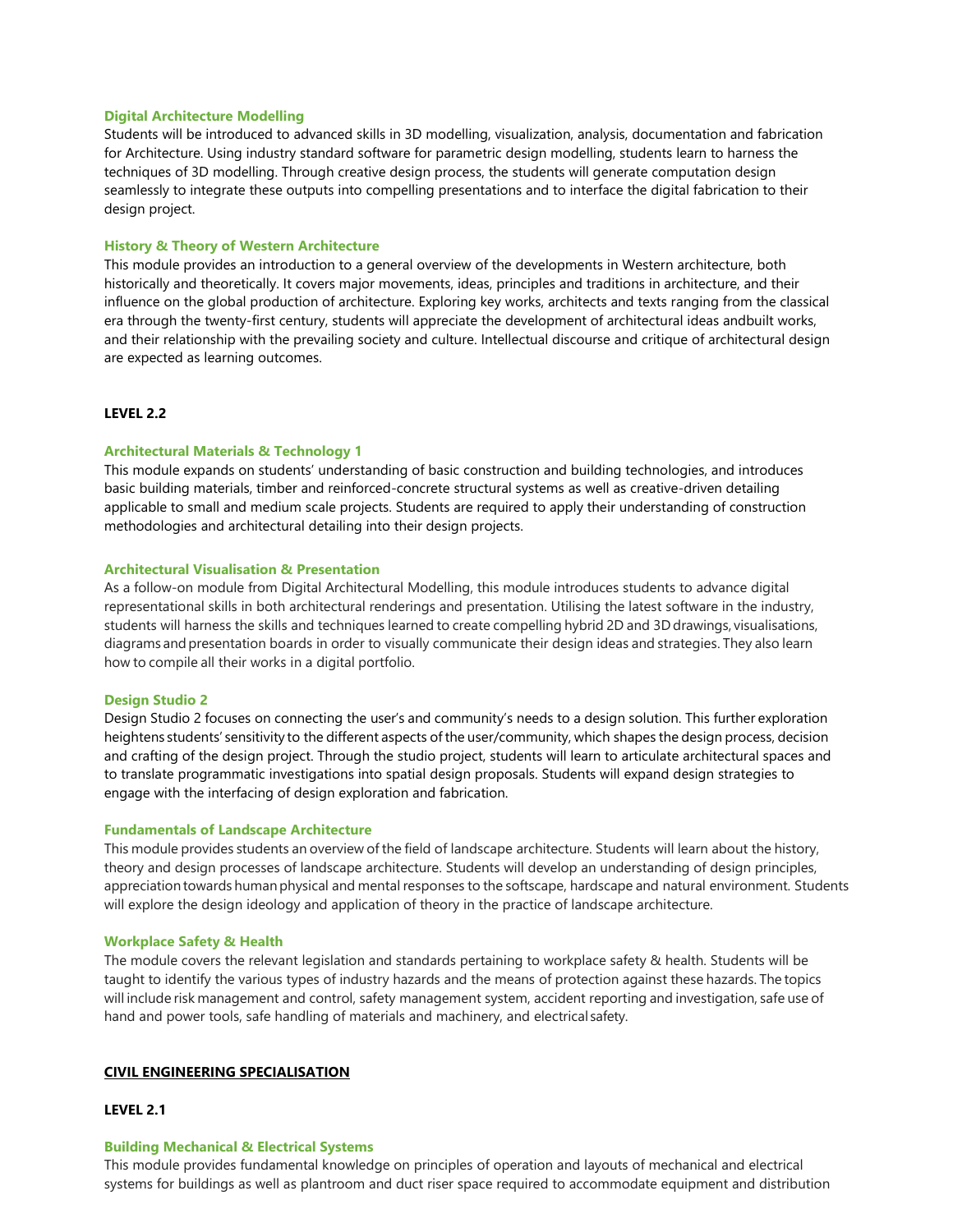networks. Systems covered include building water supply, mechanical ventilation, air-conditioning, sanitary plumbing & drainage, fire protection, town gas supply, electrical power distribution, lighting and lifts & escalators. In addition, the module will also cover energy efficiency, water efficiency and indoor environmental quality requirements of the Green Mark New Buildings scheme.

# **Career & Professional Preparation II**

This second-year module helps to equip students with skills necessary to seek and secure work. They will also be equipped to communicate their personal brand in a positive way.As students sharpen their communication skills, they will also learn how to market themselves effectively.

# **Computer Aided Modelling**

This module introduces students to BIM processes and applications. The students will be equipped with the practical 3D BIM structural modelling skills and technical knowledge to initiate projects using BIM. It also enables students to learn how to apply the e-submission guidelines and to understand the mandatory format for regulatoryapproval.

# **Engineering Mathematics 3**

This module is a continuation of Engineering Mathematics 2. Topics include IntegrationTechniques & Applications, First Order Differential Equation, Laplace Transform, Probability and Statistics.

# **Infrastructure & Building Works**

This module introduces students to the various methods of construction involved in complex structures, multi-storey buildings and infrastructure engineering works as part of urban development. It covers reinforced concrete construction, precast and pre-stressed construction, and structural steelwork. Excavation works, excavation supports, ground water control, road works and pipeline construction are also included.

# **LEVEL 2.2**

# **Structural Design 1**

This module trains students to use the current Code of Practice for the analysis and design of structural elements in reinforced concrete construction. Students will also learn to read structural drawings for construction purposes.

# **Land Surveying**

This is the science and technology of gathering, analysing, distributing and using geographic data. Students learn to use instruments (Level and Total Station) to gather data with basic surveying techniques. They also learn to interpret, distribute and use this collected data for urban development projects. Students will carry out integrated assignments where the data collected will be transferred to AutoCAD software, to allow them to appreciate how the data are used in real projects.

# **Quantity Surveying**

This module covers the principles of taking-off and measurement of quantities from construction drawings for urban development works. It is used for preparing cost estimates and budgeting. Topics covered include the measurement of quantities for earthworks, brickworks, concrete works, reinforcements, road pavements, pipelines, sewer lines and drainage. Students will also have practical sessions on the use of software for taking-off and costing.

# **Water Resources Technology**

This module introduces students to the basic behaviour of water as a liquid and the fundamental concepts that are essential for the study of water related technologies. It provides students the fundamental principles and design of water collection systems, water treatment processes, and water transmission and distribution systems.

# **Workplace Safety & Health**

The module covers the relevant legislation and standards pertaining to workplace safety & health. Students will be taught to identify the various types of industry hazards and the means of protection against these hazards. Topics include risk management and control, safety management system, accident reporting and investigation, safe use of hand and power tools, safe handling of materials and machinery, and electrical safety.